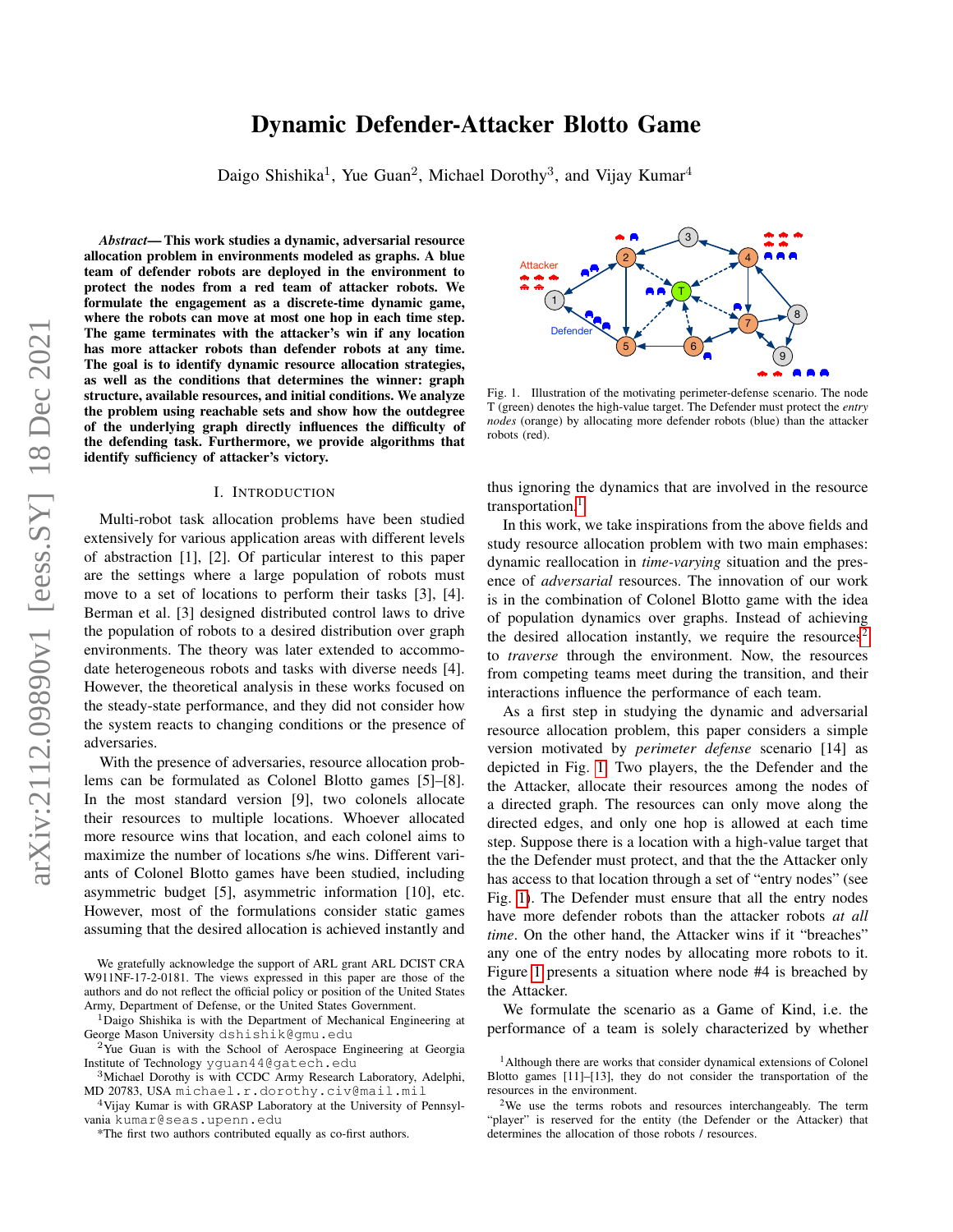it wins or not. In addition, by assuming sequential actions, we exploit the structures in the dynamics of the game and leverage the reachable set approach [15] to efficiently predict the evolution of the game. We will then establish sufficient winning conditions for the players.

The contributions of this paper are: (i) the formulation of a novel resource allocation problem that has high relevance to security applications; (ii) the development of an efficient analysis approach based on reachable sets; and (iii) the derivation of sufficient winning conditions for the players. Beyond the results presented in this work, the proposed model has a potential for various extensions to study dynamic and adversarial engagement between robots with traversability constraints.

# II. PROBLEM FORMULATION

The [dynamic Defender-Attacker Blotto](#page-0-3) [\(dDAB\)](#page-0-3) game is played between two players: the Defender and the Attacker. The environment is represented as a directed graph  $G =$  $(V, \mathcal{E})$ , where the N nodes represent locations, and the directed edges represent the players' traversability between those locations. We assume that  $G$  is strongly connected [3], [16], i.e., every node is reachable from any other node. For notational simplicity, we assume that the two players share the same graph, but the analysis of this paper easily extends to the case where two players have different graphs.

A graph adjacency matrix  $A \in \mathbb{R}^{N \times N}$  captures the traversability of the resources as follows:

$$
[A]_{ij} = \begin{cases} 1 & \text{if directed edge } (j,i) \in \mathcal{E}, \\ 0 & \text{otherwise.} \end{cases}
$$
 (1)

We use  $d_j^+ = \sum_i [A]_{ij}$  to denote the out-degree of node j.

The total amount of resources for the Defender and the Attacker are denoted by  $X \in \mathbb{R}_{>0}$  and  $Y \in \mathbb{R}_{>0}$ , respectively. We consider a discrete time problem with continuous resources.<sup>[3](#page-1-0)</sup> The state column vector (resource vector),  $x_t$ , represents the distribution of the Defender's resources across the environment at time step  $t$ . At each time step  $t$ , the state vector lies on a scaled simplex:

$$
[\mathbf{x}_t]_i \geq 0, \forall i \in \mathcal{V} \tag{2}
$$

$$
\mathbf{x}_t^\top \mathbf{1} = X,\tag{3}
$$

where 1 is a vector of ones with an appropriate dimension. The state vector  $y_t$  for the Attacker also satisfies the same conditions above with X replaced by Y. We use  $\Delta_X$  and  $\Delta_Y$ to denote the state space of the Defender and the Attacker.

The significant difference from the original Colonel Blotto game is that the [dDAB](#page-0-3) game is played over multiple time steps, and that the states evolve according to the following dynamics:

<span id="page-1-3"></span>
$$
\mathbf{x}_{t+1} = K_t \mathbf{x}_t \quad \text{and} \quad \mathbf{y}_{t+1} = F_t \mathbf{y}_t,\tag{4}
$$

where  $K_t$  and  $F_t$  represent the *transition matrices* for the Defender and the Attacker respectively. These matrices are left stochastic (column sum is unity) and can take nonzero values only at elements where the adjacency matrix has  $[A]_{ij} = 1$ . These matrices represent the action / control executed by the players. For example, an action  $K_t$  of the Defender is admissible at time  $t$  if and only if it satisfies the following linear constraints:

$$
\sum_{i} [K_{t}]_{ij} = 1 \qquad \forall \ i \in \mathcal{V} \tag{5}
$$

$$
[K_t]_{ij} \ge 0 \qquad \forall \ i, j \in \mathcal{V} \tag{6}
$$

<span id="page-1-5"></span><span id="page-1-4"></span>
$$
[K_t]_{ij} = 0 \qquad \text{if } A_{ij} = 0. \tag{7}
$$

We denote the admissible set for the  $K_t$  matrices as  $K$ , which depends only on the underlying graph  $G$  and is timeinvariant. The  $F_t$  matrix for the Attacker also satisfies similar constraints. We denote the admissible set for  $F_t$  as  $\mathcal{F}^A$ .

Similar to Colonel Blotto games [5], [9], the engagement at each location is modeled solely based on the amount of resources. More specifically, the Defender successfully *guards* a location by allocating at least as much resource as the Attacker did, whereas the Attacker *breaches* a location by allocating more than what the Defender did. For the [dDAB](#page-0-3) game, the Defender wants to prevent the Attacker from breaching any location. $5$  Therefore, we define the terminal condition corresponding to the Attacker's victory as

> <span id="page-1-6"></span> $\exists i \in V$  and  $t \geq 0$ , such that  $[\mathbf{y}_t]_i > [\mathbf{x}_t]_i$ , , (8)

i.e., the game terminates with the Attacker's victory if it breaches at least one location at some time step  $t$ . The Defender wins the game if it can prevent the Attacker from winning indefinitely, or over some time horizon  $T_f$ .

As for the information structure, we assume that the players make decisions in sequence. Specifically, the Defender acts first then the Attacker acts next: i.e., the Attacker can select its action after observing how the Defender allocated its resources. Considering a realistic scenario where the two players make simultaneous actions, our problem is a worstcase scenario for the Defender. Importantly, our scenario accommodates state feedback strategies in contrast to systems with constant transition matrices [3], [4].

An instance of [dDAB](#page-0-3) game is defined by the following parameters: (i) the available resources  $X$  and  $Y$ , and (ii) the underlying graph  $G$ . The initial condition of the game is the initial states of the two players:  $x_0$  and  $y_0$ .

Problem 1. *What are the game parameters and the initial conditions for which the Defender (resp. the Attacker) has a strategy to guarantee its win, and what are those strategies?*

We provide our analysis approach based on reachable sets presented in the next section.

<span id="page-1-0"></span> $3$ Such an assumption on the state vector simplifies the analysis [3], [4], however, we will later show that our algorithms accommodate states that take discrete values.

<span id="page-1-1"></span><sup>&</sup>lt;sup>4</sup>Under the assumption that the two players have the same graph, we have  $\mathcal{F} = \mathcal{K}$ . For consistency, we still use the notations of  $\mathcal{K}$  and  $\mathcal{F}$  to denote the two action spaces.

<span id="page-1-2"></span><sup>&</sup>lt;sup>5</sup>In relation to the perimeter-defense scenario described in the introduction, this is the case where every node is an entry node.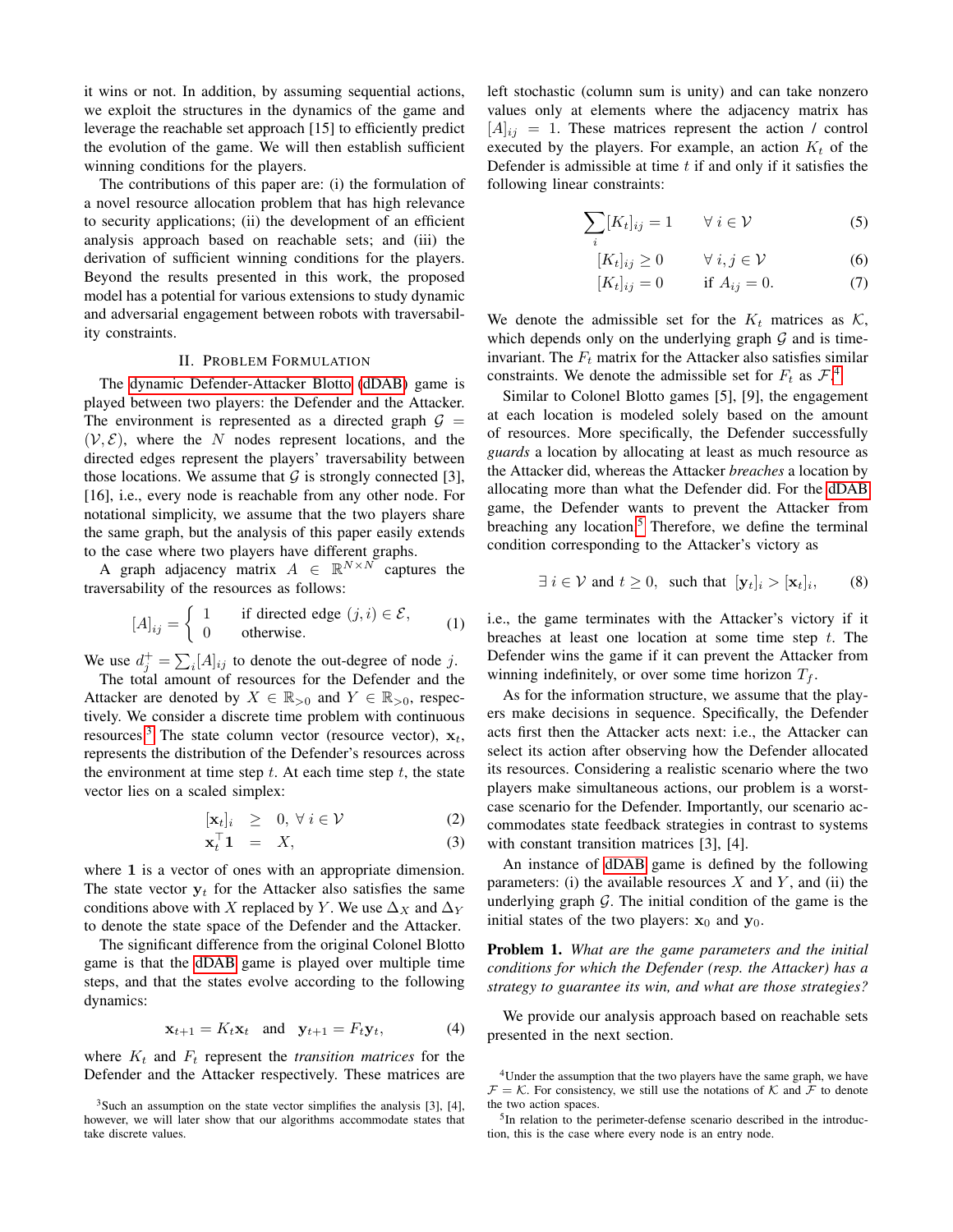## III. GEOMETRY OF REACHABLE SETS

Since the dynamics of the two players are symmetric, we focus on the analysis of the Defender's reachable sets and its action space  $K$ . There are two major disadvantages working directly with the action space  $K:$  (i) the higher dimensionality than the state space, i.e.  $|\mathcal{E}| \gg |\mathcal{V}|$ , and (ii) the nonuniqueness in the action for a given pair of states:  $x_t$  and  $x_{t+1}$ . To avoid these issues, we directly consider the possible states that the Defender can reach in the next time step.

**Definition 1.** Given the current state  $x_t$ , the reachable set  $\mathcal{R}(\mathbf{x}_t)$  *contains all states that the Defender can reach at the next time step with an admissible action. Formally, the reachable set from*  $x_t$  *is given by* 

$$
\mathcal{R}(\mathbf{x}_t) = \{ \mathbf{x} \mid \exists K \in \mathcal{K} \text{ such that } \mathbf{x} = K \mathbf{x}_t \}. \tag{9}
$$

Due to the bilinear dynamics in [\(4\)](#page-1-3), the reachable set  $\mathcal{R}(\mathbf{x}_t)$  can be regarded as the image of the action space K under a linear transformation defined by  $x_t$ . To better understand the properties of the reachable sets, we first examine the structure of the action space.

#### *A. Action Space as a Polytope*

Under the linear constraints in  $(5)-(7)$  $(5)-(7)$  $(5)-(7)$ , the set of admissible actions, K, is a bounded polytope in  $|\mathcal{E}|$ -dimensional space. We use the extreme points (vertices) of this polytope to characterize K.

Given the admissible action space  $K$ , we define the set of *extreme actions* as

<span id="page-2-0"></span>
$$
\hat{\mathcal{K}} = \left\{ K \in \mathcal{K} \text{ such that } [K]_{ij} \in \{0, 1\} \right\}. \tag{10}
$$

In words,  $\hat{K}$  contains all admissible actions K whose entries only take value of either 0 or 1. It can be shown that the cardinality of  $\hat{\mathcal{K}}$  is given by  $|\hat{\mathcal{K}}| = \prod_{j \in \mathcal{V}} d_j^+$ , where  $d_j^+$  is the out-degree of node j in the graph  $G$ . We use  $\ell$  to index the extreme actions in  $\hat{K}$ , i.e.  $\hat{K} = {\{\hat{K}^{(\ell)}\}}_{\ell=1}^{|\hat{K}|}$ . The following theorem reveals the connection between the extreme actions and the admissible action set.

Theorem 1. *The extreme actions defined in* [\(10\)](#page-2-0) *are the vertices of polytope* K*. Formally,*

<span id="page-2-2"></span>
$$
\mathcal{K} = \text{Conv}(\hat{\mathcal{K}}). \tag{11}
$$

*Consequently, for any admissible action*  $K \in \mathcal{K}$ *, there is a set of non-negative coefficients*  $\boldsymbol{\lambda} = {\lambda^{(\ell)}}_{\ell=1}^{|\hat{\mathcal{K}}|}$  *such that*  $\sum_{\ell=0}^{|\hat{\mathcal{K}}|} \lambda^{(\ell)} = 1$  and

<span id="page-2-1"></span>
$$
K = \sum_{\ell=0}^{|\hat{\mathcal{K}}|} \lambda^{(\ell)} \hat{K}^{(\ell)}.
$$
 (12)

*Proof.* We provide a proof by double inclusion. The direction of Conv $(\hat{\mathcal{K}}) \subseteq \mathcal{K}$  is easy to show, as the extreme actions are all admissible actions and the linear constraints in [\(5\)](#page-1-4)–[\(7\)](#page-1-5) hold under convex combinations.



<span id="page-2-3"></span>Fig. 2. Illustration of reachable set. (a) Directed graph with three nodes, where each node i has a self-loop, i.e.  $(i, i) \in \mathcal{E}$  for  $i = 1, 2, 3$  (omitted for clarity). (b) Defender's reachable set and its vertices.

To show that  $\mathcal{K} \subseteq \text{Conv}(\hat{\mathcal{K}})$ , we provide a formula of  $\{\lambda^{(\ell)}\}_\ell$  in [\(12\)](#page-2-1) for an arbitrary  $K \in \mathcal{K}$ . We first define the active edge set  $\mathcal{I}^{(\ell)}$  for the extreme action  $\hat{K}^{(\ell)} \in \hat{\mathcal{K}}$  as

$$
\mathcal{I}^{(\ell)} = \left\{ (j,i) \middle| [\hat{K}^{(\ell)}]_{ij} = 1 \right\}.
$$

Then, given any admissible action  $K \in \mathcal{K}$ , the coefficients  $\lambda^{(\ell)}$  corresponding to the extreme action  $\hat{K}^{(\ell)}$  can be computed as

$$
\lambda^{(\ell)} = \prod_{(j,i)\in\mathcal{I}^{(\ell)}} [K]_{ij}.
$$
\n(13)

One can further verify that the above formula satisfies [\(12\)](#page-2-1) and  $\sum_{\ell=1}^{|\hat{\mathcal{K}}|} \lambda^{(\ell)} = 1$ . Consequently, any admissible action is in the convex hull of the extreme actions. With the double inclusion, we have proved the relation in [\(11\)](#page-2-2). П

**Remark 1.** *The extreme action set*  $\hat{K}$  *depends only on the graph* G*, and it only needs to be constructed once.*

The extreme action set for the the Attacker is denoted as  $\hat{\mathcal{F}}$  and is defined similarly. We use  $\{\hat{F}^{(r)}\}_{r=1}^{|\hat{\mathcal{F}}|}$  to index the elements within  $\hat{\mathcal{F}}$ .

# *B. Reachable Sets as Polytopes*

The reachable sets  $\mathcal{R}(\mathbf{x}_t)$  are in fact also polytopes in  $\Delta_X$  $(i.e., |\mathcal{V}|$ -dimensional state space), and it can be obtained by transforming the action space  $K$  as follows.

For any  $\mathbf{x} \in \mathcal{R}(\mathbf{x}_t)$ , by definition, there is an action  $K_t \in$ K, such that  $\mathbf{x} = K_t \mathbf{x}_t$ . Based on the characterization of K in  $(12)$ , this x can be represented as the following convex combination for some  $\lambda$ :

$$
\mathbf{x} = K\mathbf{x}_t = \left(\sum_{\ell=0}^{|\hat{K}|} \lambda^{(\ell)} \hat{K}^{(\ell)}\right) \mathbf{x}_t = \sum_{\ell=0}^{|\hat{K}|} \lambda^{(\ell)} \left(\hat{K}^{(\ell)} \mathbf{x}_t\right).
$$

Define  $\mathbf{v}_{t+1}^{(\ell)} = \hat{K}^{(\ell)} \mathbf{x}_t$  to be the state achieved by propagating  $x_t$  with the extreme action  $\hat{K}^{(\ell)}$ . Then, the convex hull of these vertices gives us the polytope  $\mathcal{R}(\mathbf{x}_t)$  = Conv $\left(\{\mathbf{v}_{t+1}^{(\ell)}\}_{\ell=1}^{|\hat{\mathcal{K}}|}\right)$ , which describes the set of states that the Defender at  $x_t$  can achieve at the next time step. Figure [2](#page-2-3) presents an example of the reachable set for a three node graph. Note that discrete resources (robots) are shown in Fig. [2\(](#page-2-3)a), however, the reachable set is given for a continuous state space.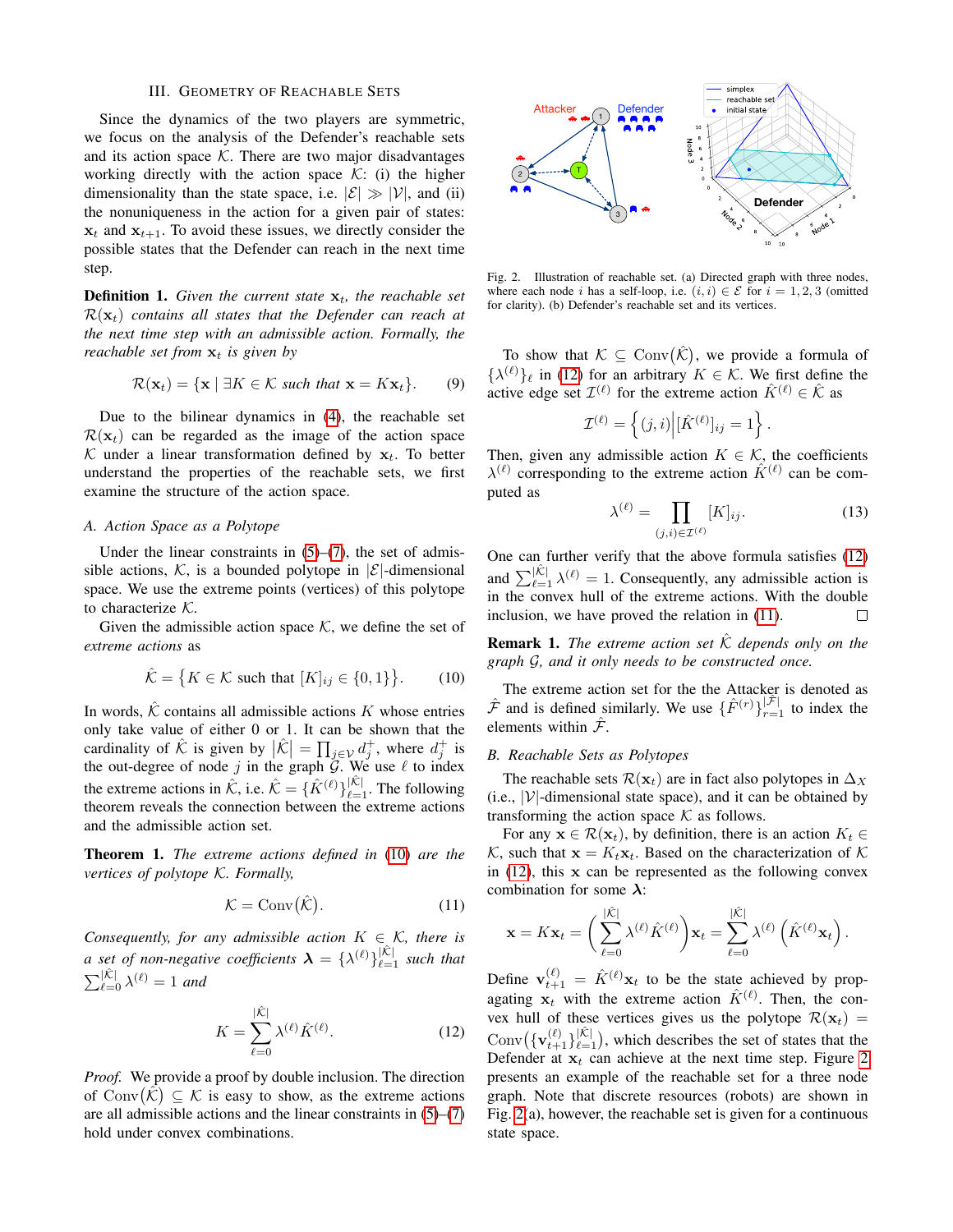**Remark 2.** Some of the projected points  $\mathbf{v}_{t+1}^{(\ell)}$  may be in the *interior of*  $\mathcal{R}(\mathbf{x}_t)$ *. One can remove these redundant points through convex hull algorithms such as Quickhull [17]. In* the sequel, we use  $\mathbf{v}_{t+1}^{(\ell)}$  to represent the vertices of  $\mathcal{R}(\mathbf{x}_t)$ .

With the same argument for the Attacker, we can obtain the polytope,  $\mathcal{R}(\mathbf{y}_t)$ , and its vertices  $\mathbf{w}_{t+1}^{(r)} = \hat{F}^{(r)} \mathbf{y}_t$  for  $r =$  $1, 2, ..., |\hat{F}|$ . Note that by construction we have the following:  $\mathbf{1}^\top \mathbf{v}_{t+1}^{(\ell)} = X$  and  $\mathbf{1}^\top \mathbf{w}_{t+1}^{(r)} = Y$  for all these vertices.

Since any state in  $\mathcal{R}(\mathbf{x}_t)$  can be reached at the next time step from  $x_t$ , we will view this polytope as the action space for the Defender at state  $x_t$ . This definition of the action space resolves the two issues raised at the beginning of this section (dimensionality and nonuniqueness).

# IV. TERMINAL STATES

In this section, we will identify the set of states  $(\mathbf{x}_t, \mathbf{y}_t)$ that will immediately lead to a termination in the next time step: i.e., for any Defender action  $x_{t+1} \in \mathcal{R}(x_t)$ , the Attacker has a strategy  $y_{t+1} \in \mathcal{R}(y_t)$  to satisfy [\(8\)](#page-1-6) and win at least one location at the next time step.

# *A. Minimum Resource to Defend*

For the Defender to defend every location, it is necessary and sufficient if the resource vector, x, matches or outnumbers  $y$  at every node  $i$ :

<span id="page-3-0"></span>
$$
[\mathbf{x}]_i \ge [\mathbf{y}]_i \quad \forall i \in \mathcal{V}.\tag{14}
$$

Since the Attacker takes its action after observing the Defender's action, the question becomes, whether there exists  $\mathbf{x}_{t+1} \in \mathcal{R}(\mathbf{x}_t)$  such that [\(14\)](#page-3-0) is true for all  $\mathbf{y}_{t+1} \in \mathcal{R}(\mathbf{y}_t)$ . We first rewrite [\(14\)](#page-3-0) into the following form:

$$
[\mathbf{x}_{t+1}]_i \geq \max_{\mathbf{y}_{t+1} \in \mathcal{R}(\mathbf{y}_t)} [\mathbf{y}_{t+1}]_i \quad \forall i \in \mathcal{V}.
$$

Since  $\mathcal{R}(\mathbf{y}_t)$  is a bounded polytope, for each node i the optimization  $\max_{\mathbf{y}_{t+1} \in \mathcal{R}(\mathbf{y}_t)} [\mathbf{y}_{t+1}]_i$  can be viewed as a linear program, whose optimum is attained on one of the vertices of  $\mathcal{R}(\mathbf{y}_t)$ . Consequently, we define the minimum required resource at  $t + 1$  as  $\mathbf{x}_{t+1}^{\text{req}}$ , whose elements are given by

$$
[\mathbf{x}_{t+1}^{\text{req}}]_i = \max_r \left[\mathbf{w}_{t+1}^{(r)}\right]_i,\tag{15}
$$

where  ${\mathbf w}_{t+1}^{(r)}\}_r = {\hat{F}^{(r)}\mathbf{y}_t}_r$  are the vertices of  $\mathcal{R}(\mathbf{y}_t)$ .

Remark 3. *Defender's minimum required resource at the* next *time step*,  $\mathbf{x}_{t+1}^{req} = \mathbf{x}_{t+1}^{req}(\mathbf{y}_t)$ , *is a function of the Attacker's* current *state*,  $y_t$ .

By allocating at least  $[\mathbf{x}_{t+1}^{\text{req}}]_i$  to node i, the Defender ensures that this node is defended against all feasible Attacker actions at time step  $t + 1$ . If the Defender allocates  $[\mathbf{x}_{t+1}]_i < [\mathbf{x}_{t+1}^{\text{req}}]_i$ , then after observing Defender's allocation, the Attacker has a strategy  $y_{t+1} \in \mathcal{R}(y_t)$  to win location *i*. Thus  $x_{t+1}^{req}$  is the necessary and sufficient resources for the Defender to defend all locations at time  $t + 1$ , given the current  $y_t$ .

Notice that  $X_{t+1}^{\text{req}} = \mathbf{1}^\top \mathbf{x}_{t+1}^{\text{req}}$  depends on  $\mathcal{G}$  and  $\mathbf{y}_t$ . It is easy to see that the Defender does not have a strategy



<span id="page-3-1"></span>Fig. 3. The required set  $\mathcal{P}^{\text{req}}(\mathbf{y}_t)$  resulted from the Attacker's reachable set and the safe set as the intersection of  $\mathcal{P}^{\text{req}}(\mathbf{y}_t)$  and  $\mathcal{R}(\mathbf{x}_t)$ .

to guarantee defense if  $X_{t+1}^{req} > X$ . On the other hand, if  $X_{t+1}^{\text{req}} \leq X$ , the Defender can guarantee defense by selecting any  $x_{t+1}$  that is inside the polytope  $\mathcal{P}^{\text{req}}(\mathbf{y}_t)$ , which we call the *required set*, defined as

$$
\mathcal{P}^{\text{req}}(\mathbf{y}_t) \triangleq \{ \mathbf{x}_{t+1} \mid [\mathbf{x}_{t+1}]_i \geq [\mathbf{x}_{t+1}^{\text{req}}(\mathbf{y}_t)]_i, \ \forall \ i \in \mathcal{V} \}. \tag{16}
$$

Such a selection is only possible if  $\mathcal{R}(\mathbf{x}_t) \cap \mathcal{P}^{\text{req}}(\mathbf{y}_t) \neq \emptyset$ . Consequently, we define the *safe set* for the Defender as

$$
S(\mathbf{x}_t, \mathbf{y}_t) = \mathcal{R}(\mathbf{x}_t) \cap \mathcal{P}^{\text{req}}(\mathbf{y}_t).
$$
 (17)

Figure [3](#page-3-1) demonstrates the relationship between the reachable set, the required set and the safe set under the three-node example in Fig. [2.](#page-2-3)

<span id="page-3-2"></span>Lemma 1. *The game is one step away from termination, i.e., the Attacker has a strategy to win at time*  $t + 1$  *if the safe set is empty at time t:*  $S(\mathbf{x}_t, \mathbf{y}_t) = \emptyset$ *.* 

*Proof.* For any admissible Defender strategy  $x \in \mathcal{R}(x_t)$ , the condition  $S(\mathbf{x}_t, \mathbf{y}_t) = \emptyset$  states that  $\mathbf{x} \notin \mathcal{P}^{\text{req}}(\mathbf{y}_t)$ . Consequently, there exists a node j such that  $[\mathbf{x}]_j < [\mathbf{x}_{t+1}^{\text{req}}]_j$ . By construction, there is a vertex with index  $r$  such that  $[\mathbf{w}_{t+1}^{(r)}]_j = [\mathbf{x}_{t+1}^{\text{req}}]_j$ . Therefore, the Attacker can allocate according to  $y_{t+1} = \mathbf{w}_{t+1}^{(r)} \in \mathcal{R}(y_t)$  and breach node j.

## *B. Degenerate Parameter Regime*

We studied the minimum required resource  $x^{req}$  using the vertices of the the Attacker's reachable set. Here we consider a graph-theoretic interpretation. The maximum possible resource to be allocated to node i at time  $t + 1$  is the sum of resources at all neighboring locations with directed edges pointing to i at time t. We use  $\mathcal{N}_i^-$  to denote the  $in-neighbors$  of  $i$ , which may include  $i$  itself if there is a *self-loop*:  $(i, i) \in \mathcal{E}$ . An alternative definition of  $\mathbf{x}^{\text{req}}$  is then

$$
[\mathbf{x}_{t+1}^{\text{req}}]_i = \sum_{j \in \mathcal{N}_i^-} [\mathbf{y}_t]_j. \tag{18}
$$

Recalling that  $d_i^+$  denotes the *outdegree* of node i, the required total resource  $X^{\text{req}}$  satisfies

$$
X_{t+1}^{\text{req}} = \sum_{i}^{N} [\mathbf{x}_{t+1}^{\text{req}}]_i = \sum_{i}^{N} \sum_{j \in \mathcal{N}_i^-} [\mathbf{y}_t]_j \tag{19}
$$

$$
= \sum_{j}^{N} \sum_{i \in \mathcal{N}_{j}^{+}} [\mathbf{y}_{t}]_{j} = \sum_{j}^{N} d_{j}^{+} [\mathbf{y}_{t}]_{j}.
$$
 (20)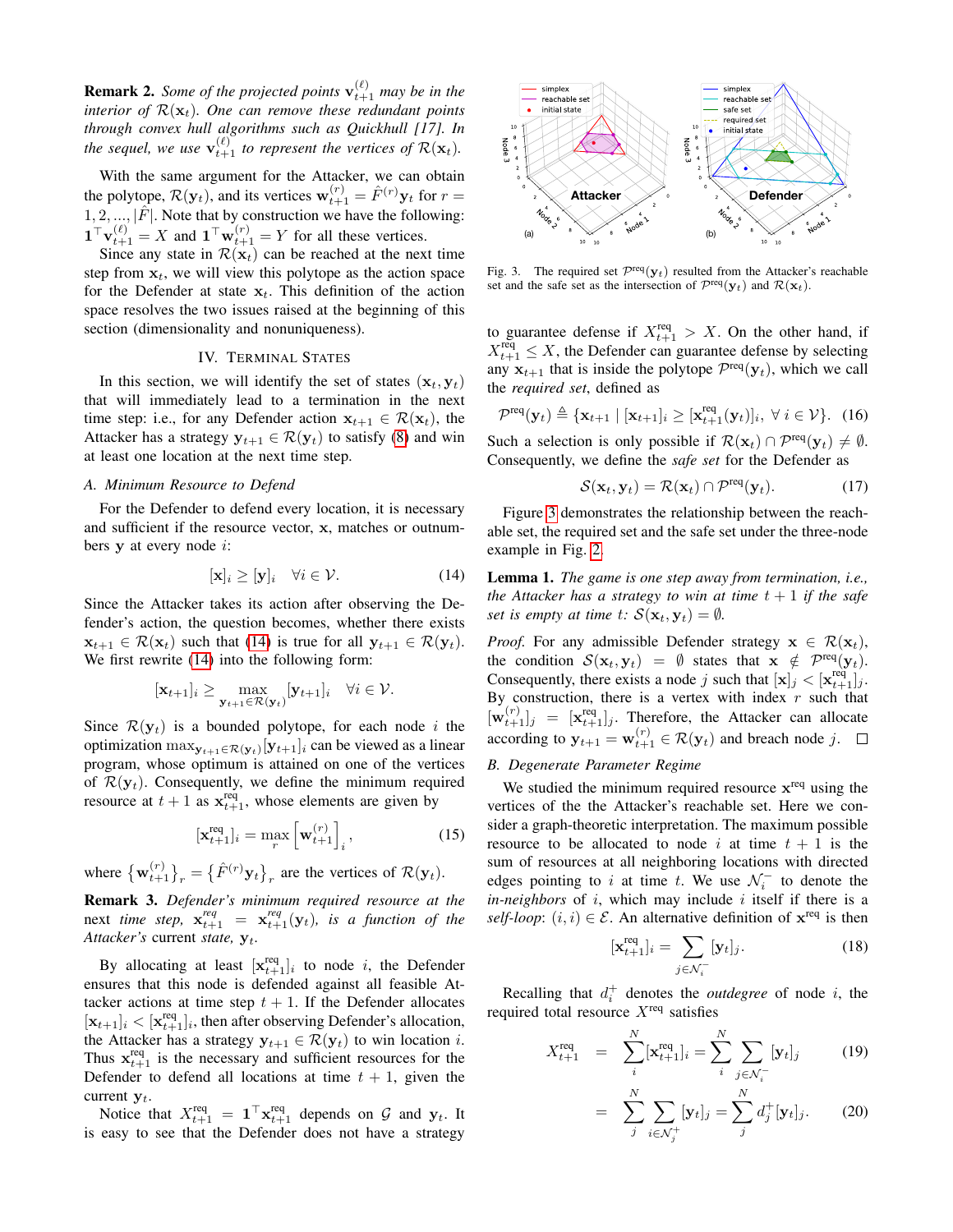Note that from the first to the second line, we convert the counting based on inward edges to the one with outward edges. Using this expression, we obtain the following bound:

$$
d_{\min}^+ Y \le X^{\text{req}} \le d_{\max}^+ Y,\tag{21}
$$

where  $d_{\min}^+ = \min_i d_i^+$  and  $d_{\max}^+ = \max_i d_i^+$  are the minimum and maximum outdegree of  $G$ . The time subscript is omitted since the bound is valid for all  $t$ . The first (resp. second) equality holds when all the resource  $Y$  is concentrated at *i* with  $d_i^+ = d_{\min}^+$  (resp.  $d_i^+ = d_{\max}^+$ ).

**Remark 4.** *Note that if*  $d_i^+ = d^+$ ,  $\forall i \in \mathcal{V}$ , *then we have*  $X^{req} = d^+Y$ . This means that  $X^{req}$  is fixed for any current Attacker state  $y_t$ .

The following result provides a parameter regime where the game trivially ends with the Attacker's win.

Theorem 2 (Degenerate Attacker Winning Game). *Suppose there exists a node with self-loop*  $(i, i) \in \mathcal{E}$ , and the total *resources satisfy*

$$
X < d_{\text{max}}^+ Y,\tag{22}
$$

*then the Attacker can win the game from any initial state.*

*Proof.* Due to the existence of a self-loop  $(i, i) \in \mathcal{E}$ , the Attacker can concentrate all its resource to the location  $i$  in finite time. Furthermore, under the assumption of strongly connected graph, the Attacker can then move its concentrated resource from node i to node i\* with  $d_{i^*}^+ = d_{\max}^+$  in finite time.<sup>[6](#page-4-0)</sup> Once this configuration is achieved, we have  $X^{\text{req}} = d_{\text{max}}^+ Y > X$ . Therefore, the Defender does not have a strategy to defend every node. That is, the Attacker has a strategy to win. П

# V. STRATEGIES AND WINNING CONDITIONS

From the results of the previous section, we will focus our attention to the case where the total resources satisfy

<span id="page-4-6"></span>
$$
d_{\max}^+ Y \le X. \tag{23}
$$

#### *A. Defender Winning Scenario*

This section identifies conditions in which the Defender has a strategy to win the game by protecting all the locations indefinitely. In general the following two conditions guarantee that the Defender can win the game.

(C1a) Initial condition:

$$
\mathcal{S}(\mathbf{x}_0, \mathbf{y}_0) \neq \emptyset. \tag{24}
$$

(C1b) Inductive condition:

For any  $x_t$  and  $y_t$  for which  $\mathcal{S}(x_t, y_t) \neq \emptyset$ ,

$$
\exists \mathbf{x}_{t+1} \in \mathcal{R}(\mathbf{x}_t) \text{ such that } (25)
$$

$$
\mathcal{S}(\mathbf{x}_{t+1}, \mathbf{y}_{t+1}) \neq \emptyset, \ \forall \mathbf{y}_{t+1} \in \mathcal{R}(\mathbf{y}_{t+1}). \tag{26}
$$

The condition (C1a) ensures that the Defender can survive the first time step. The inductive condition (C1b) states that if the Defender is able to survive the current time step, then it can also survive the next time step.

<span id="page-4-2"></span>Lemma 2. *The necessary and sufficient condition for guarding,*  $\mathbf{x}_t$  ∈  $\mathcal{P}^{req}(\mathbf{y}_{t-1})$ *, is equivalent to* 

<span id="page-4-1"></span>
$$
[\mathbf{x}_t]_i \ge \sum_{j \in \mathcal{N}_i^-} [\mathbf{y}_{t-1}]_j, \ \forall \ i \in \mathcal{V}.
$$
 (27)

*Proof.* The maximum resource that the Attacker can allocate to node i at time t is the right-hand side of  $(27)$ : i.e.,

$$
[\mathbf{y}_t]_i \le \sum_{j \in \mathcal{N}_i^-} [\mathbf{y}_{t-1}]_j, \ \forall \ i \in \mathcal{V}.\tag{28}
$$

The equality holds when the neighboring nodes  $\mathcal{N}_i^-$  send all their resources to  $i$ . The statement of the lemma trivially holds from this result.  $\Box$ 

The following theorem applies the conditions (C1a) and (C1b) to a specific class of graphs.

<span id="page-4-5"></span>Theorem 3 (Cycle Graph). *Suppose* G *is a directed cycle graph with self-loops*  $(d_i^+ = d_i^- = 2$ *, and*  $(i, i) \in \mathcal{E}$ ,  $\forall i \in$ *V*), and the resources satisfy  $X \geq 2Y$ , then the Defender has *a strategy to win the game iff*  $S(\mathbf{x}_0, \mathbf{y}_0) \neq \emptyset$ *.* 

*Proof.* Necessity is straightforward based on the construction of  $\mathcal{P}^{\text{req}}(\mathbf{y}_0)$  and Lemma [1.](#page-3-2) We show the sufficiency in the following.

Let us label the nodes of the cycle graph so that  $[A]_{i,i-1} =$ 1: i.e., there is an outgoing edge from  $i - 1$  to i (with the convention  $i - 1 = N$  for  $i = 1$ ). Suppose we have  $x_t$  and  $y_t$  that satisfy  $S(\mathbf{x}_t, \mathbf{y}_t) \neq \emptyset$ . As a special case of Lemma [2](#page-4-2) with  $\mathcal{N}_i^- = \{i-1, i\}$ , any strategy  $\mathbf{x}_{t+1} \in \mathcal{S}(\mathbf{x}_t, \mathbf{y}_t)$  satisfies

<span id="page-4-3"></span>
$$
[\mathbf{x}_{t+1}]_i \geq [\mathbf{y}_t]_i + [\mathbf{y}_t]_{i-1}.
$$
 (29)

Let  $[\vec{y}_t]_i$  denote the amount of resource that moves from i to  $i + 1$  at t based on the action  $F_t$ . Note that  $[\vec{y}_t]_i$  is in the interval  $0 \leq [\vec{y}_t]_i \leq [\mathbf{y}_t]_i$ . Then we have the following:

$$
[\mathbf{y}_{t+1}]_i = [\mathbf{y}_t]_i - [\vec{\mathbf{y}}_t]_i + [\vec{\mathbf{y}}_t]_{i-1},
$$
\n(30)

which gives the necessary and sufficient condition for a Defender's action,  $[x_{t+2}]_i$ , to be *safe* as follows:

<span id="page-4-4"></span>
$$
\begin{aligned}\n[\mathbf{x}_{t+2}]_i &\geq [\mathbf{y}_{t+1}]_i + [\mathbf{y}_{t+1}]_{i-1} \\
&= [\mathbf{y}_t]_i - [\vec{\mathbf{y}}_t]_i + [\vec{\mathbf{y}}_t]_{i-1} \\
&\quad + [\mathbf{y}_t]_{i-1} - [\vec{\mathbf{y}}_t]_{i-1} + [\vec{\mathbf{y}}_t]_{i-2} \\
&= ([\mathbf{y}_t]_i + [\mathbf{y}_t]_{i-1}) - ([\vec{\mathbf{y}}_t]_i + [\vec{\mathbf{y}}_t]_{i-1}) \\
&\quad + ([\vec{\mathbf{y}}_t]_{i-1} + [\vec{\mathbf{y}}_t]_{i-2}).\n\end{aligned} \tag{31}
$$

Now, consider the following candidate strategy for the Defender,  $\vec{x}_{t+1}$ , described by the amount of resource that moves out of each node i:

$$
[\vec{\mathbf{x}}_{t+1}]_i = [\vec{\mathbf{y}}_t]_i + [\vec{\mathbf{y}}_t]_{i-1}.
$$
 (32)

Note that this action is feasible since [\(29\)](#page-4-3) implies  $[x_{t+1}]_i \geq$  $[\vec{y}_t]_i + [\vec{y}_t]_{i-1}$ : i.e., node i can "afford" this much resource to be sent to  $i + 1$ . With this action, we have

$$
\begin{array}{rcl}\n[\mathbf{x}_{t+2}]_i & = & [\mathbf{x}_{t+1}]_i - [\vec{\mathbf{x}}_{t+1}]_i + [\vec{\mathbf{x}}_{t+1}]_{i-1} \\
& \geq & ([\mathbf{y}_t]_i + [\mathbf{y}_t]_{i-1}) - [\vec{\mathbf{x}}_{t+1}]_i + [\vec{\mathbf{x}}_{t+1}]_{i-1}, \quad (33)\n\end{array}
$$

<span id="page-4-0"></span><sup>&</sup>lt;sup>6</sup>Both procedures take at most  $T_D$  time steps, where  $T_D$  is the diameter of the graph.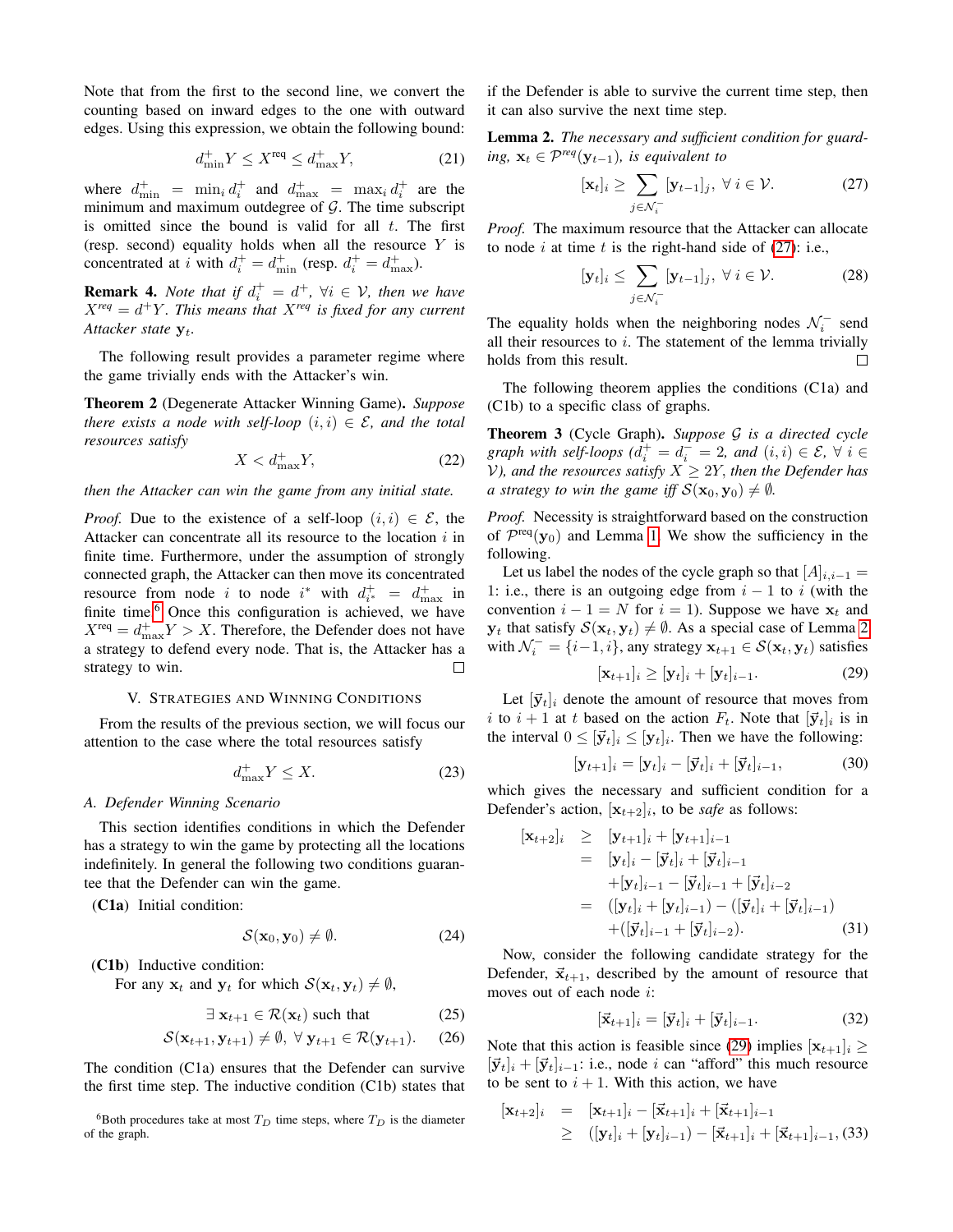which reduces to the necessary and sufficient condition [\(31\)](#page-4-4). From Lemma [2,](#page-4-2) we have  $\mathbf{x}_{t+2} \in \mathcal{P}^{\text{req}}(\mathbf{y}_{t+1})$ . Also, the feasibility of the above action gives us  $x_{t+2} \in$  $\mathcal{R}(\mathbf{x}_{t+1})$ . Hence, our candidate strategy provides the condition  $\mathcal{S}(\mathbf{x}_{t+1}, \mathbf{y}_{t+1}) \neq \emptyset$ . We have shown that (C1b) is satisfied, which completes the sufficiency proof.

The result of Theorem [3](#page-4-5) shows that for cycle graphs, the Attacker can win if and only if it can win immediately at  $t =$ 1. If the Defender survives one time step, then the Attacker can never win. This makes it easy for us to find the winning region for the Defender,  $\mathcal{R}_D$ , and the winning region for the Attacker,  $\mathcal{R}_A$ : i.e., for cycle graphs we have

$$
\mathcal{R}_D = \{[\mathbf{x}, \mathbf{y}] \mid \mathcal{S}(\mathbf{x}, \mathbf{y}) \neq \emptyset\},\tag{34}
$$

$$
\mathcal{R}_A = \{[\mathbf{x}, \mathbf{y}] \mid \mathcal{S}(\mathbf{x}, \mathbf{y}) = \emptyset\}.
$$
 (35)

Note that the winning regions are not simple for a general graph since the Attacker may be able to win after multiple time steps. Strategies and winning regions for more complex graphs are subjects of ongoing work.

### *B. Attacker Winning Scenario*

To analyze the winning condition for the Attacker over multiple time steps, we define the notion of state-to-state (S-S) time.

**Definition 2.** Given two configurations  $x_s$  and  $x_g$ , the stateto-state (S-S) time for the Defender,  $\tau^X(\mathbf{x}_s,\mathbf{x}_g)$ , is defined as *the minimum time steps required to achieve*  $x_g$ *, starting from*  $\mathbf{x}_s$ *. The S-S time for the Attacker,*  $\tau^Y$ *, is defined similarly.* 

Using this notion, we provide another sufficient condition for the Attacker to win the game.

(C2) There exists a pair 
$$
(y_s, y_g)
$$
 such that for all  $x_s \in$   
 $\mathcal{P}^{\text{req}}(y_s)$  and  $x_g \in \mathcal{P}^{\text{req}}(y_g)$ , we have

$$
\tau^X(\mathbf{x}_s, \mathbf{x}_g) > \tau^Y(\mathbf{y}_s, \mathbf{y}_g). \tag{36}
$$

If the condition (C2) is true, and if the Attacker is able to reach  $y_s$  in finite time, then it can transition from  $y_s$  to  $y_g$ in minimum time to ensure its victory.

To formalize the idea, we extend the definition of the reachable set  $\mathcal{R}(\mathbf{x}_t)$  of a single point  $\mathbf{x}_t$  to the reachable set of a polytope, based on which we propagate the reachable set over multiple time steps. We first consider the set of all possible states that can be reached in the next time step from a polytope  $D_t \in \Delta_X$ :

$$
\mathcal{R}(D_t) = \{ \mathbf{x} = K\mathbf{x}_t \mid K \in \mathcal{K} \text{ and } \mathbf{x}_t \in D_t \}. \tag{37}
$$

The set  $\mathcal{R}(D_t)$  can be constructed as a union of the reachable sets of all points  $\mathbf{x}_t \in D_t$  via  $\mathcal{R}(D_t) = \bigcup_{\mathbf{x}_t \in D_t} \mathcal{R}(\mathbf{x}_t)$ . Suppose that the vertices of the polytope  $D_t$  are  $\{x_{D_t}^{(s)}\}$  $_{D_{t}}^{(s)}\}_{s},$ then any point,  $x_{t+1}$ , in  $\mathcal{R}(D_t)$  can be expressed as:

$$
\mathbf{x}_{t+1} = \left(\sum_{\ell} \lambda^{(\ell)} \hat{K}^{(\ell)}\right) \left(\sum_{s} \theta^{(s)} \mathbf{x}_{D_t}^{(s)}\right) \quad (38)
$$

$$
= \sum_{\ell,s} \left( \theta^{(s)} \lambda^{(\ell)} \right) \left( \hat{K}^{(\ell)} \mathbf{x}_{D_t}^{(s)} \right), \tag{39}
$$

where  $\{\theta^{(s)}\}_s$  and  $\{\lambda^{(\ell)}\}_\ell$  are convex coefficients.

**Fact 1.** *The set*  $\mathcal{R}(D_t)$  *is the convex hull of the vertices of*  $D_t$  *propagated with extreme actions:* 

<span id="page-5-0"></span>
$$
\mathcal{R}(D_t) = \text{Conv}\left(\left\{\hat{K}^{(\ell)} \mathbf{x}_{D_t}^{(s)}\right\}_{\ell,s}\right). \tag{40}
$$

With the above extension, the mapping  $\mathcal{R}(\cdot)$  can be cascaded  $\tau$  times to obtain the reachability set after  $\tau$  time steps. The following algorithm shows how the S-S can be computed for the Defender. (The one for the Attacker can be computed similarly.) In the sequel, we use  $D_t$  to denote the states that can be reached at time  $t$ .

| <b>Algorithm 1:</b> Finding S-S Time                                                                   |
|--------------------------------------------------------------------------------------------------------|
| <b>Inputs:</b> Traversability A; start and goal states $x_s$ , $x_q$ ;                                 |
| 1 Compute the extreme action sets $\hat{\mathcal{K}}$ via (10);                                        |
| 2 Set $D_0 \leftarrow \mathbf{x}_s$ , and $\tau \leftarrow 0$ ;                                        |
| 3 while $x_q \notin D_\tau$ do                                                                         |
|                                                                                                        |
| 4 Propagate: $D_{\tau+1} \leftarrow \mathcal{R}(D_{\tau})$ via (40);<br>5 $\tau \leftarrow \tau + 1$ ; |
| 6 end                                                                                                  |
| 7 Return $\tau$                                                                                        |
|                                                                                                        |

<span id="page-5-5"></span>Algorithm [2](#page-5-1) shows a sampling-based approach<sup>[7](#page-5-2)</sup> to find a pair of start and goal configurations  $(y_s, y_g)$  that satisfies (C2). Note that  $\mathcal{R}^{\tau}(\cdot)$  denotes the cascade of propagation  $\mathcal{R}(\cdot)$  applied  $\tau$  times: e.g.,  $\mathcal{R}^2(\cdot) = \mathcal{R}(\mathcal{R}(\cdot)).$ 

## Algorithm 2: Attacker Winning Graph

**Inputs:** Traversability  $A$ ; available resources  $X$ ,  $Y$ ; 1 Compute the extreme action sets  $\hat{\mathcal{K}}, \hat{\mathcal{F}}$  via [\(10\)](#page-2-0); 2 Sample a set of the Attacker configuration pairs  $\mathcal{Y}_c$ ; 3 for  $(\mathbf{y}_i, \mathbf{y}_j) \in \mathcal{Y}_c$  do 4  $\tau \leftarrow \tau^{Y}(\mathbf{y}_i, \mathbf{y}_j)$  using Algorithm 1; 5 | Find initial required set:  $D_1 \leftarrow \mathcal{P}^{\text{req}}(\mathbf{y}_i);$ 6 Propagate safe set:  $D_{\tau+1} \leftarrow \mathcal{R}^{\tau}(D_1)$ ; 7 **if**  $D_{\tau+1} \cap \mathcal{P}^{req}(\mathbf{y}_j) = \emptyset$  then 8 | Return:  $(\mathbf{y}_s, \mathbf{y}_g) \leftarrow (\mathbf{y}_i, \mathbf{y}_j)$ 9 end <sup>10</sup> end

<span id="page-5-1"></span>If Algorithm [2](#page-5-1) returns a solution, then the Attacker has an open-loop strategy to win the game regardless of the Defender's strategy. Specifically, if the Attacker can achieve  $y_s$  in finite time steps, <sup>[8](#page-5-3)</sup> then from there it can reach  $y_g$ in  $\tau^{Y}(\mathbf{y}_s, \mathbf{y}_g)$  time steps. Let  $t = 0$  denote the time at which the Attacker reaches the state  $y_s$ . For the Defender to survive, it is necessary to have  $x_1 \in \mathcal{P}^{\text{req}}(y_s) = D_1$  and  $\mathbf{x}_{\tau+1} \in \mathcal{P}^{\text{req}}(\mathbf{y}_g)$ . However, if  $D_{\tau+1} \cap \mathcal{P}^{\text{req}}(\mathbf{y}_g) = \emptyset$ , then the Defender does not have a strategy to satisfy  $x_{\tau+1} \in$  $\mathcal{P}^{\text{req}}(\mathbf{y}_g)$ , and thus the Attacker has a guarantee to win.

<span id="page-5-3"></span><span id="page-5-2"></span><sup>&</sup>lt;sup>7</sup>The samples can be generated randomly or through meshing  $\Delta$ <sub>Y</sub>.

<sup>&</sup>lt;sup>8</sup>This is true for any initial state,  $y_0$ , as long as  $G$  is strongly connected and has at least one self-loop.

<span id="page-5-4"></span><sup>&</sup>lt;sup>9</sup>Note that this is necessary, but not a sufficient condition since the Defender also must guard all the time steps in between:  $1 < t < \tau + 1$ .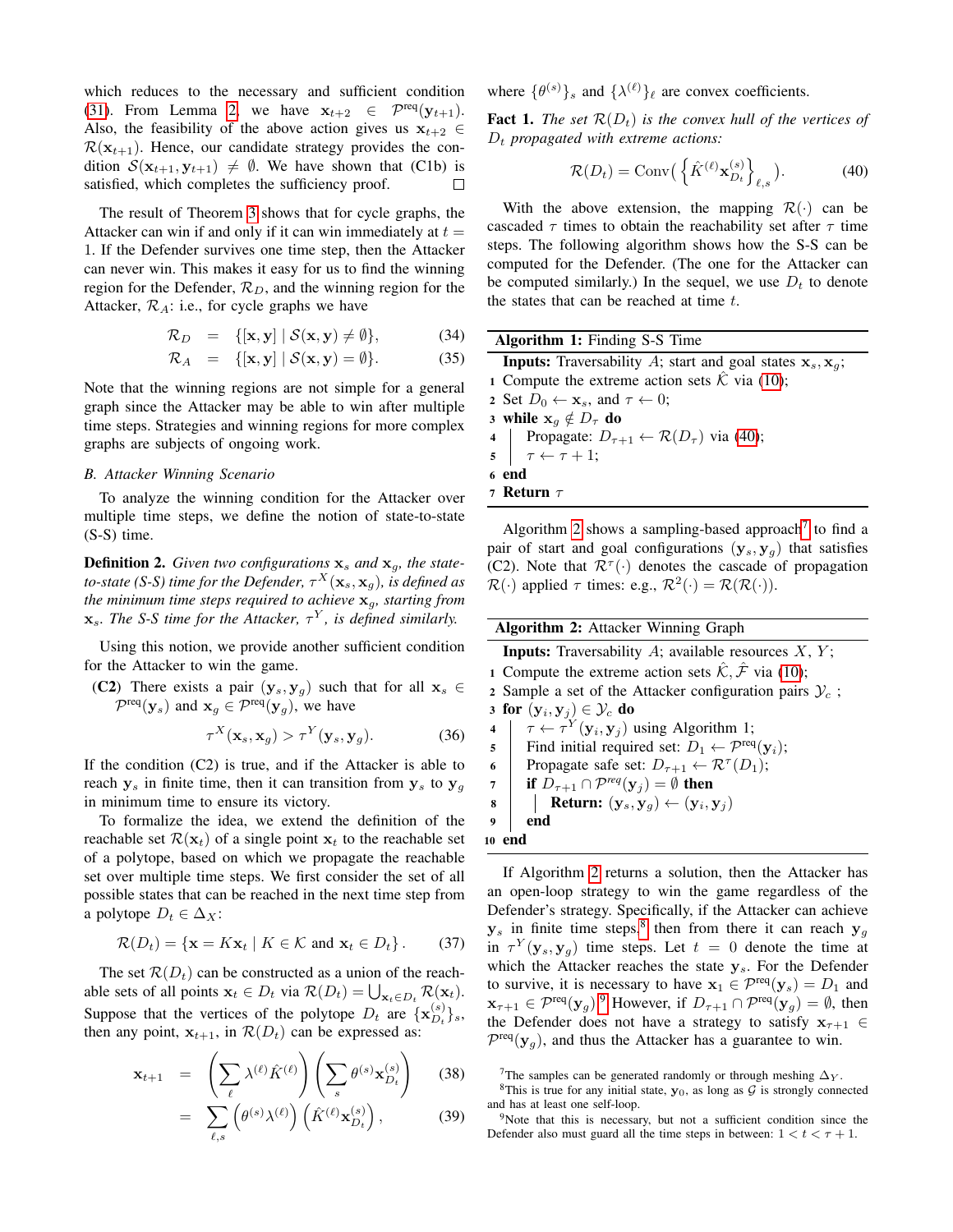The result of Algorithm [2](#page-5-1) is a characterization of the graph  $G$ , and is completely independent of the initial conditions. Even if a pair that satisfies condition (C2) does not exist, which Algorithm [2](#page-5-1) checks, the Attacker may still win if the game starts in a favorable initial configuration.

To take the initial states into account, we present Algorithm [3](#page-6-0) as a complement to Algorithm [2.](#page-5-1) Given the initial states  $(x_0, y_0)$ , Algorithm [3](#page-6-0) provides a sampling-based approach to find an open-loop strategy for the Attacker to win the game within  $t_{\text{max}}$  time steps.

## Algorithm 3: Open-loop Attacker Strategy

**Inputs:** Traversability A; initial states  $x_0$ ,  $y_0$ ; 1 Compute the extreme action sets  $\hat{\mathcal{K}}, \hat{\mathcal{F}}$  via [\(10\)](#page-2-0); 2 Initialize  $D_1^X \leftarrow \mathcal{R}(\mathbf{x}_0)$  and  $D_0^Y \leftarrow {\{y_0\}}$ ; 3 Initialize  $t \leftarrow 1$ ; 4 while  $t < t_{max}$  do 5 Sample a set of goal points,  $\mathcal{Y}_c$ , from  $D_{t-1}^Y$ ; 6 for  $y_c \in \mathcal{Y}_c$  do  $\tau$  | if  $D_t^X \cap \mathcal{P}^{req}(\mathbf{y}_c) = \emptyset$  then 8 | | Return:  $y_g \leftarrow y_c$ 9 end 10 end 11 Defender's reachable set:  $D_{t+1}^X \leftarrow \mathcal{R}(D_t^X);$ 12 Attacker's reachable set:  $D_t^Y \leftarrow \mathcal{R}(D_{t-1}^Y);$ 13  $t \leftarrow t + 1;$ 14 end

<span id="page-6-0"></span>Theorem 4 (Open-loop Attacker Strategy). *If Algorithm [3](#page-6-0) returns a solution* yg*, then regardless of the Defender's strategy, the Attacker has an open-loop strategy to win the game: i.e., reach a state with guaranteed win.*

*Proof.* Suppose the algorithm terminates at  $t = \tau + 1$ . By construction,  $D_{\tau+1}^X$  contains all points that the Defender can reach within  $\tau$  time steps from any point  $\mathbf{x}_1 \in D_1^X = \mathcal{R}(\mathbf{x}_0)$ . The condition  $D_{\tau+1}^X \cap \mathcal{P}^{\text{req}}(\mathbf{y}_g) = \emptyset$  in line 7 implies that for all  $\mathbf{x}_1 \in \mathcal{R}(\mathbf{x}_0)$  and  $\mathbf{x}_g \in \mathcal{P}^{\text{req}}(\mathbf{y}_g)$ , we have

$$
\tau^X(\mathbf{x}_1, \mathbf{x}_g) > \tau \ge \tau^Y(\mathbf{y}_0, \mathbf{y}_g),\tag{41}
$$

which is equivalent to  $(C2)$  with an additional constraint that  $x_s \in \mathcal{R}(x_0)$ . By construction, the Attacker can achieve  $y_q$ in  $\tau \geq \tau^{Y}(\mathbf{y}_0, \mathbf{y}_g)$  time steps, and it will win in the next time step (after observing the Defender's action at  $\tau + 1$ ).<sup>[10](#page-6-1)</sup> Note that the above argument accommodates the degenerate case where  $y_g = y_0$  and  $\tau = 0$ .  $\Box$ 

Remark 5 (Discrete state space). *Although the reachability analysis assumes* x *and* y *to take continuous values, one may restrict Algorithms [2](#page-5-1) and [3](#page-6-0) to sample integer-valued resource* set  $\mathcal{Y}_c$  to accommodate the discrete state space cases.

## VI. ILLUSTRATIVE EXAMPLES

This section provides examples that illustrate the theoretical results presented in the previous sections.

<span id="page-6-1"></span> $10$ The actual strategy (which may be non-unique) can be found by a linear-program based strategy extraction algorithm, which we will present in future publications due to space limit.



<span id="page-6-2"></span>Fig. 4. An example of the Attacker-winning graph for  $X = 3Y$ . (Selfloops are omitted for clarity.) Starting from the configuration in (a), the Attacker can move all its resource to node 2 as shown in (b). The blue configuration in (a) indicates the necessary and sufficient resources for the Defender to guarantee guarding; the one in (b) is a hypothetical state (shown in light blue) that is required for guarding at the next time step. However, this hypothetical state cannot be achieved in one time step from (a).

#### *A. Attacker Winning Graph*

We first demonstrate the idea of S-S time and Algorithm [2.](#page-5-1) Figure [4](#page-6-2) shows a graph with  $d_{\text{max}}^+ = 3$ ; every node has a self-loop, but is omitted for clarity. Suppose  $Y = 1$ and  $X = 3$ . This amount of resources ensures that the game satisfies [\(23\)](#page-4-6) and is non-degenerate. For this graph and resources, Algorithm [2](#page-5-1) finds a solution and outputs  $y_s = [1, 0, 0, 0, 0]^{\top}$  and  $y_g = [0, 1, 0, 0, 0]^{\top}$  as depicted by the red robots in Fig. [4.](#page-6-2) The S-S time is  $\tau^{Y}(\mathbf{y}_s, \mathbf{y}_g) = 1$  for the Attacker.

Since the equality in [\(23\)](#page-4-6) holds, the safe set is a single point:  $\mathbf{x}_s = \mathcal{P}^{\text{req}}(\mathbf{y}_s)$  and  $\mathbf{x}_g = \mathcal{P}^{\text{req}}(\mathbf{y}_g)$ .<sup>[11](#page-6-3)</sup> The states  $x_s$  and  $x_a$  are shown as blue robots in Fig. [4\(](#page-6-2)a) and (b), respectively. Starting from (a), the required allocation in (b) cannot be achieved by the Defender within 1 time step, since the resource at node 5 cannot contribute to any of the required resource at nodes 2, 3 or 4 in the immediate next time step. In fact, Algorithm [1](#page-5-5) will show that  $\tau^X(\mathbf{x}_s, \mathbf{x}_g) = 2$ for the Defender.

This example provides the case where we have a two-step Attacker strategy that guarantees its win. Specifically, the Attacker first moves all of its resource to node 1 and then move to node 2.

## *B. Attacker Winning Initial Condition*

Finally, we demonstrate the use of Algorithm [3.](#page-6-0) Consider the graph in Fig. [5](#page-7-0) with total resources  $Y = 1$  and  $X = 7$ . This is a non-degenerate scenario. Furthermore, there is no pair  $(y_s, y_a)$  that qualifies as the solution to Algorithm [2,](#page-5-1) which is obvious from the fact that the Defender can cover each node with one unit of resource. This setup indicates that the graph, together with the given total resources, does not trivially lead to the Attacker's victory. Therefore, the Attacker must rely on a favorable initial condition in order to win. Suppose the initial condition is the one given in Fig. [5\(](#page-7-0)a), i.e.,  $\mathbf{x}_0 = [4, 1, 1, 1, 0, 0, 0]$  and  $\mathbf{y}_0 =$ 

<span id="page-6-3"></span> $11$ We selected such a critical case for the simplicity in the visualization. The same pair  $(\mathbf{y}_s, \mathbf{y}_g)$  guarantees the Attacker's win in this graph as long as  $X < 4$ .